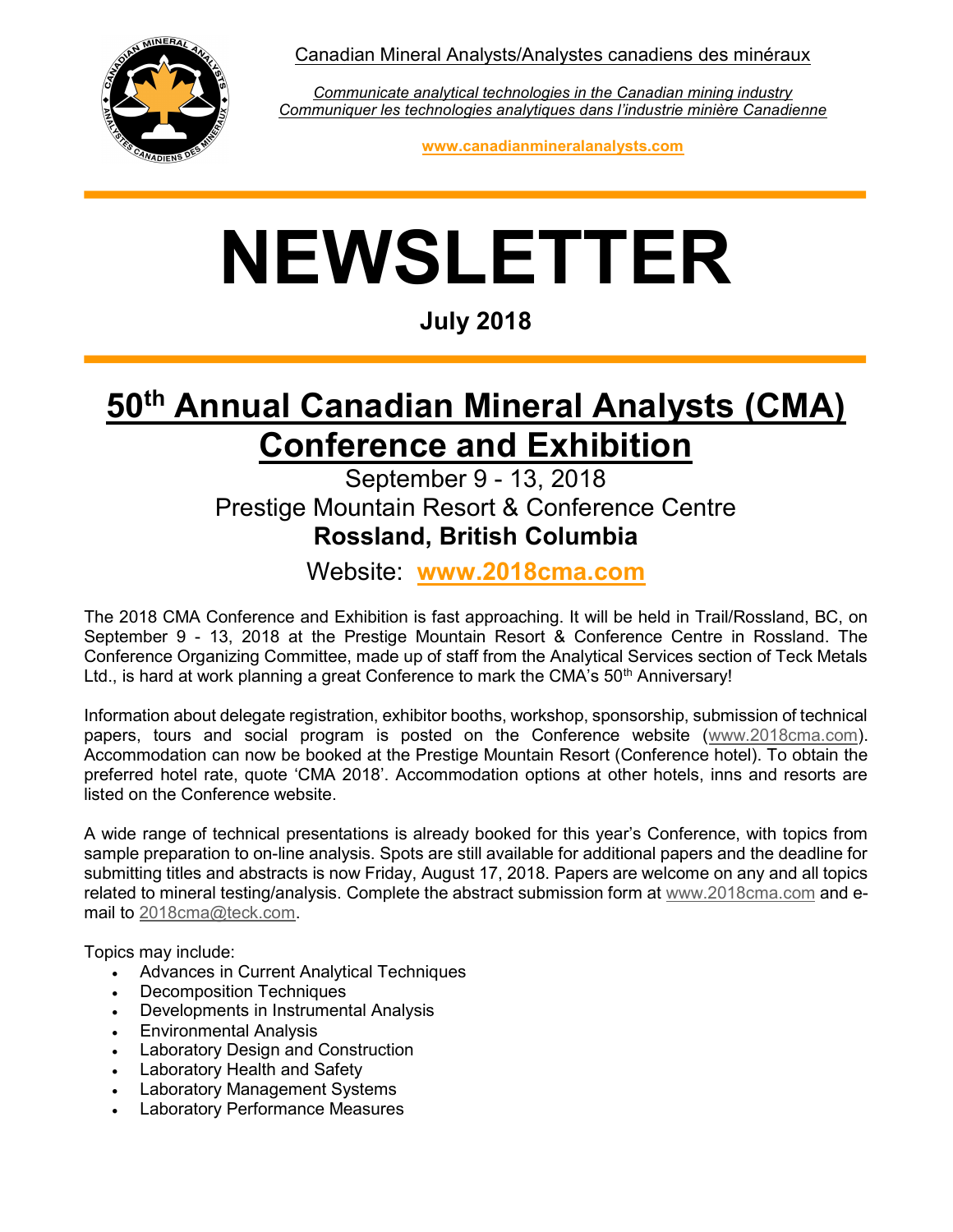- Quality Assurance
- Sampling Methods
- On-line Analysis

We look forward to welcoming you to the Rossland/Trail area in September.







CMA 50<sup>th</sup> Anniversary Logo Organizing Committee - Analytical Services Section, Teck Metals Ltd., Trail, BC

Aerial View of Rossland, BC (Photo: Scott Daniels)

#### Thank you to the sponsors of the 50<sup>th</sup> Annual CMA Conference and Exhibition

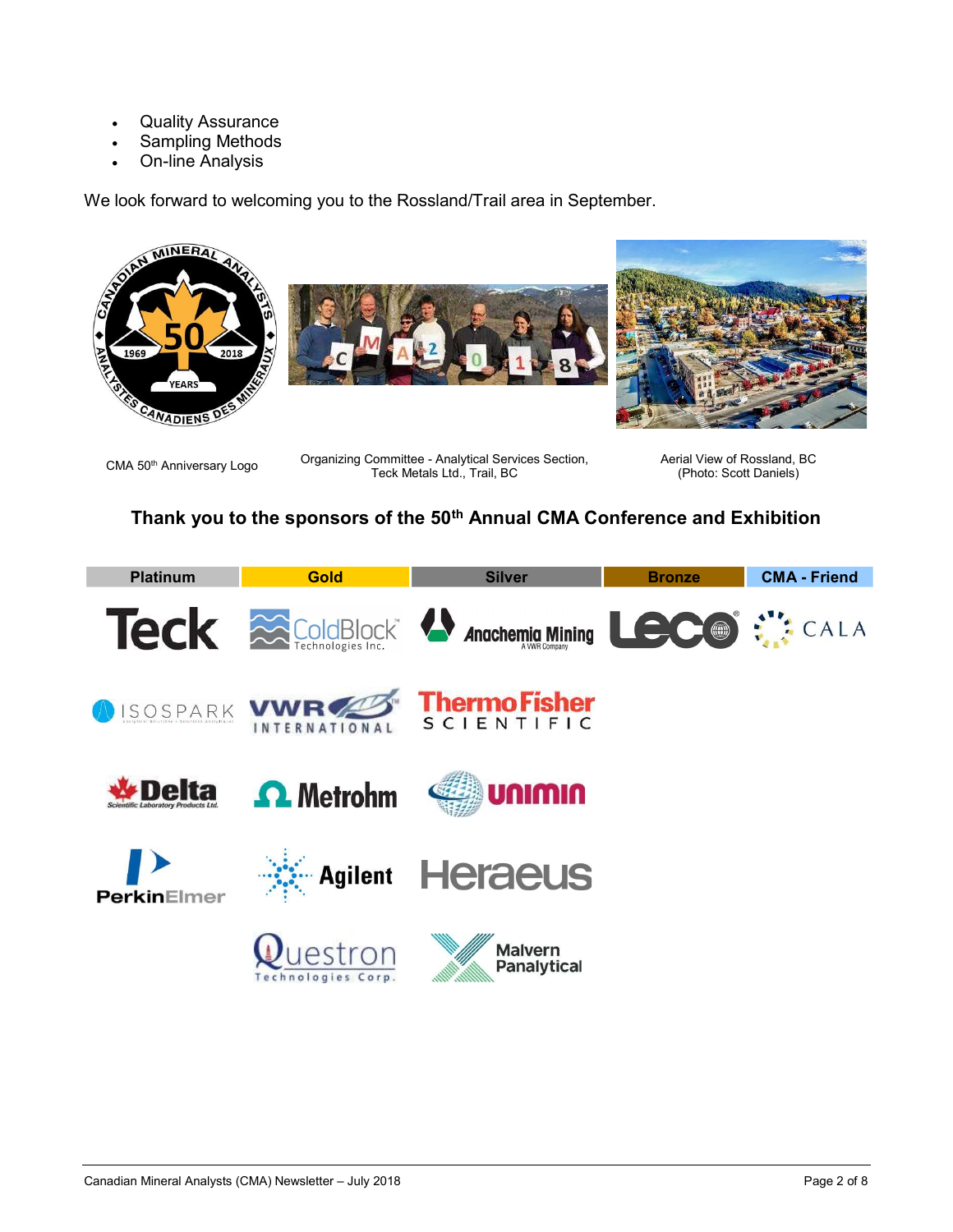## The Saga of the Search for a Photograph of James Tweed

James Tweed was a founding member and past Managing Secretary of the CMA. He had a lifetime commitment to the Canadian mining industry, having worked at Dome Mines for 25 years (10 years as lab manager at Sigma Mine in Val d'Or and 15 years as lab supervisor at the Dome Mine in Timmins). James died on August 23, 1992 in Victoria, BC. In 1992, at the Val d'Or CMA Conference, it was decided to name the British Columbia Institute of Technology (BCIT) scholarship, presented annually, in his honour.

James' feelings for the CMA are best reflected in these words from his last Managing Secretary's report in 1989: "I like to think that our success as an organization is due to many factors such as good fellowship, a chance to discuss problems with your peers, an opportunity to see and discuss the latest technology with a variety of exhibitors. I also think it is important for our membership to attend our annual meetings as it gives them a break from the daily grind and I am sure they all return to their respective laboratories with a sense of renewal".

On the CMA Scholarships website page, four past CMA members are recognized with CMA scholarships named in their honour. Photographs are available for Ian Devereux, Bill Clifford and Eric Hoffman. However, no photograph was available for James Tweed. So, the search began to find a photograph. This turned out to be a saga and a challenge with many leads drawing a cold blank.

First, Sean Murry, CMA Treasurer, contacted Bill Clifford's wife Cora. Bill and Cora were close friends with James Tweed, as Bill and James worked together at the Dome Mine in Timmins. Sean was convinced that Cora would have a photograph of James. However, after much searching through the Clifford photographic archives, no photo of James could be located.

Next, Jonathan Forrest at the Canadian Mint was contacted because of his connections with Dome Mines in Timmins, having worked there for several years. This lead drew a blank as there were no records at the Dome Mine going back to the times of James Tweed.

John Gregorchuk, past CMA Managing Secretary, volunteered to take up the challenge. He turned CSI detective and started an exhaustive search to find the elusive photograph of James Tweed. John contacted two previous CMA Managing Secretaries, Sigrid Fast and Jane Wetzel. Neither Sigrid or Jane could come up with a photo but Jane suggested trying to find archived copies of the Porcupine Advance (local Timmins newspaper) which may have mentioned James or contained a photograph. This was unsuccessful.

The search then moved onto trying to contact Ron Connell, a previous CMA member who worked with James Tweed. Ron vanished several years ago and there is no contact information. Another dead end!

John contacted Allan Courville, retired CMA member but still residing in Timmins. Although Allan worked with James he did not have any information on where to find a photo of James.

The Timmins public library reference section seemed like a logical source but following a search no obituary or photo of James Tweed could be located. The library staff also searched the cemetery records without success indicating that James was not buried in Timmins. It was later learned that he died in Victoria, BC which opened up another lead. Ed Debicki contacted Ray Lett, CMA member residing in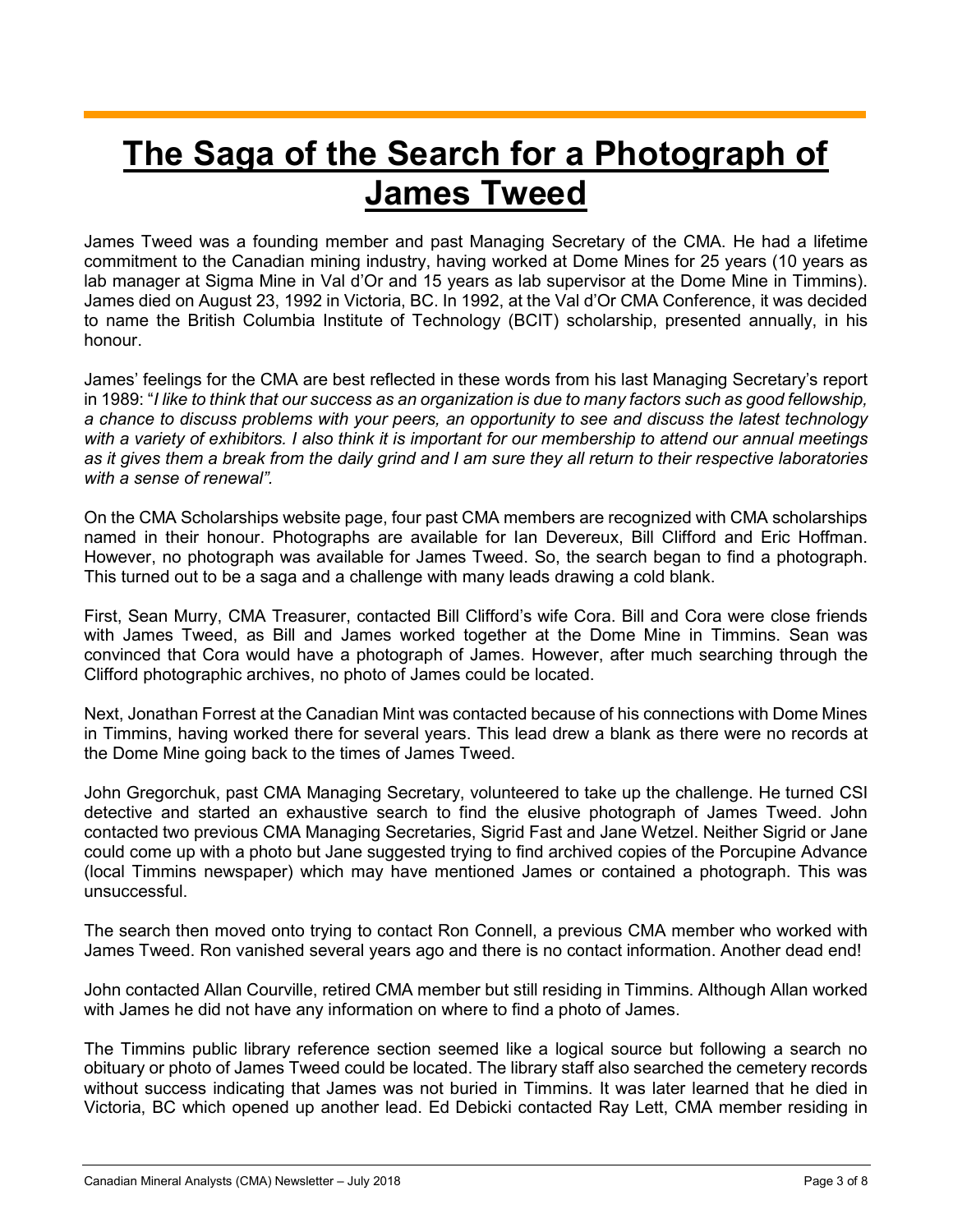Victoria, with a request for Ray to search the archives of the Victoria newspapers. Ray kindly took on the task but it proved unsuccessful. Ray agreed to continue the search in other Victoria archive records.

And then…success! John Gregorchuk solved the mystery of no photograph of James Tweed. John received a photo from Karen Bachman, Director/Curator at the Timmins Museum, who uncovered an old photograph of the assay staff at the Dome Mine. The dapper gentleman in the cardigan at the left of the photograph is James Tweed. The CMA now has its photo of James Tweed which will be posted on the CMA website Scholarship page (http://www.canadianmineralanalysts.com/Scholarships.html).



# Scholarship Opportunities with CALA, Inc.

CALA, the Canadian Association for Laboratory Accreditation, John Lawrence Student Scholarship is awarded up to two students annually who demonstrate their understanding and use of any one of the following themes:

- The Importance of Data Quality
- The Value of Accreditation
- Quality Assurance & Quality Control in Testing Measurements & Experimentation

In order to be considered for the award, students must fulfill all the requirements outlined on the scholarship application form including the submission of a scientific paper addressing one of the above themes.

In addition, the student must meet ALL of the following criteria:

- Be enrolled in a post-secondary institution (science discipline) at the time of the award.
- Have completed a minimum two-month work term with a CALA Member Laboratory within the past 12 months.
- Submit a completed CALA application form and their paper to CALA for evaluation no later than August 3, 2018.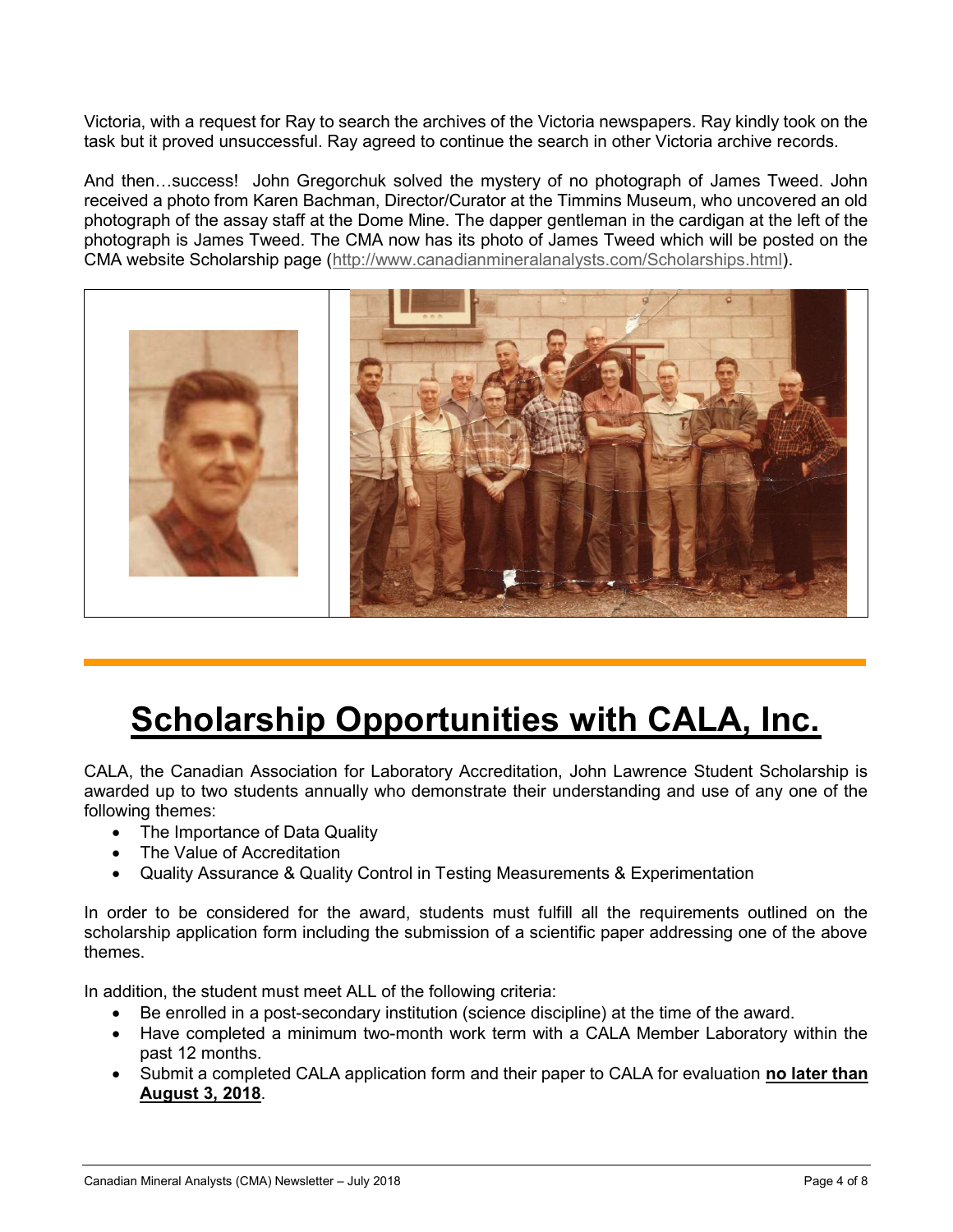Using the criteria outlined on the scholarship application form, the CALA Scholarship Review Committee will evaluate all papers submitted by the deadline.

Scholarship recipients will receive the following:

- A one-time amount of \$1,000 presented to the winner by a local Board Member or Head of the Member Laboratory;
- Acknowledgement (with photo) in both the CALA newsletter and on the CALA website; and
- Recipient's name entered on a master plaque containing the names of annual recipients. The plaque is kept at the CALA head office in Ottawa.

Any questions regarding CALA and these scholarships should be directed to: cmallette@cala.ca. More information and the application can be downloaded at http://www.cala.ca/awards.html#scholarships.

## Society of Mineral Analysts (SMA) – Alive or Moribund?



The American counterpart of the CMA, the Society of Mineral Analysts (SMA), appears to be moribund. Their 2017 SMA Conference, scheduled to be held in Elko, Nevada on September 19 - 21, 2017, was cancelled due to insufficient delegate registrations, not enough exhibit booths sold, and a lack of technical papers submitted. The SMA executive board was to meet in late September 2017 to discuss the future of the SMA, elect a new executive, and send out an electronic correspondence to its members with an update. No news has been received from the SMA. Attempts to contact the SMA executive have been unsuccessful. The 2018 CMA Conference organizing committee hoped to get the SMA membership and e-mail list to invite their members to the CMA Conference in Trail/Rossland.

Let's hope the SMA rises up from their coma!

#### BC Certified Assayers Certification Program

Update: Scott Daniels, Acting Secretary, BC Assayers Foundation Advisory Council

Since 1895, the Government of British Columba has maintained an Assayer Certification program. This program was run and funded by the Government of British Columbia.

In the late 1990s, the Government stopped running and funding the program. Starting in 2003, a Foundation named the British Columbia Assayers Foundation Advisory Council was established. Members of the Foundation were from industry, government and the academia. The mandate of the Foundation was to provide feedback to the BCIT Certified Assayer Training Program, and to oversee and fund a volunteer Board of Examiners.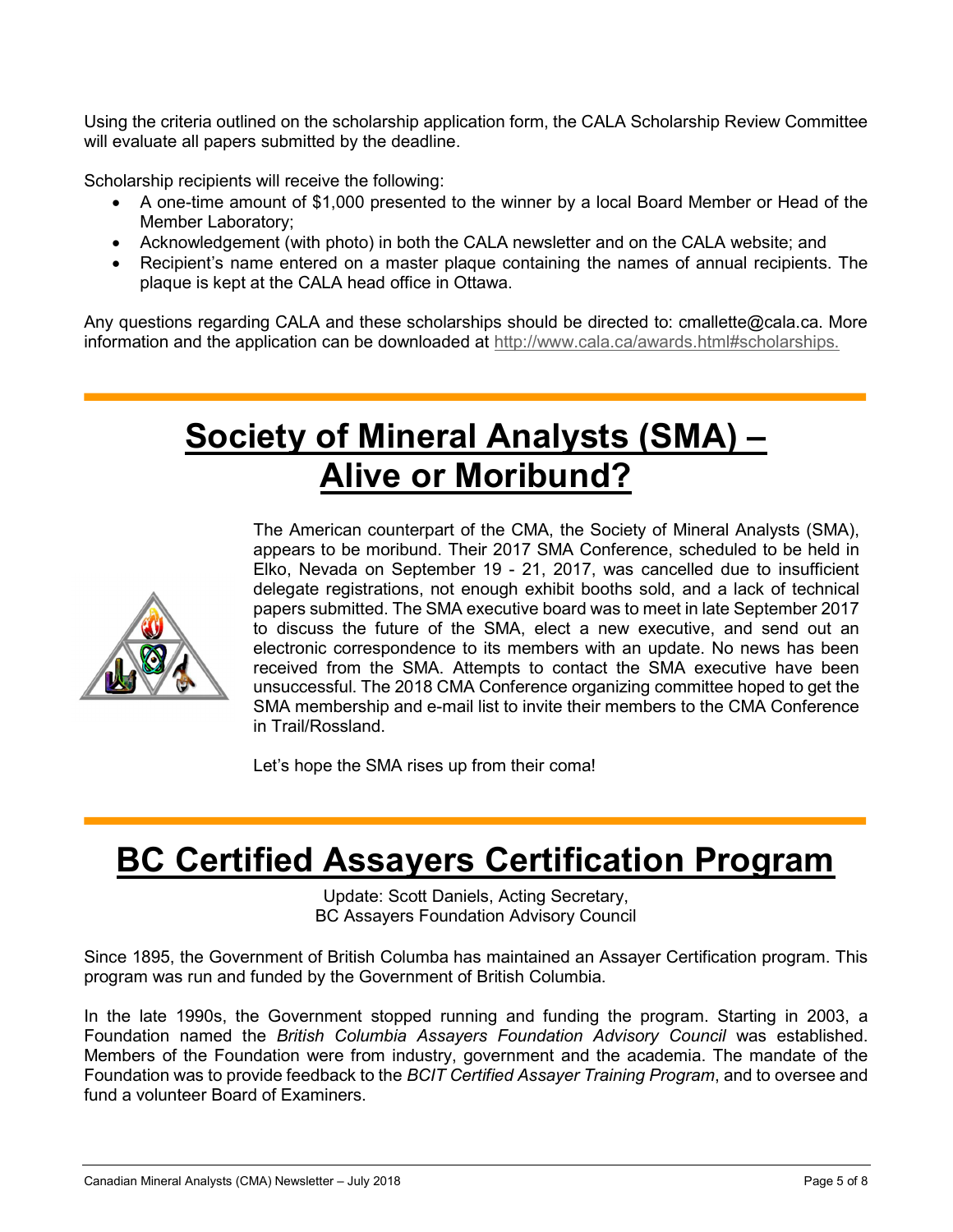Over the period 2003 through 2017, the Foundation struggled to achieve regular, sustainable funding from industry, particularly during challenging economic times in the minerals sector. Another challenge was identifying qualified examiners to support succession planning for the Board of Examiners.

At an April 21, 2017 meeting of the Foundation, a motion was unanimously approved to investigate dissolving the Foundation. At the next meeting held on November 17, 2017, the Foundation unanimously approved a motion to dissolve and decertify.

The Advisory Council is awaiting a reply from the BC Government regarding their decision to fund or not to fund the BC Certified Assayers Certification Program.

Note that the BCIT assayer training program continues, independent of the BC Government's decision.

| <b>PROLITE SYSTEMS INC.</b>                       | Prolite Systems Inc.<br>20127 113b Avenue<br>Maple Ridge, BC V2X 0Z1 Canada<br>Tel. (604) 460-8250<br>Fax. (604) 460-8254<br>E-mail: brad@prolitepiping.com<br>Website: www.prolitepiping.com                             |
|---------------------------------------------------|---------------------------------------------------------------------------------------------------------------------------------------------------------------------------------------------------------------------------|
| Sli                                               | SGS Canada Inc.<br>PO Box 4300, 185 Concession Street<br>Lakefield, ON K0L 2H0<br>Tel. (705) 652-2000<br>Fax. (705) 652-6365<br>E-mail: ken.maley@sgs.com<br>Website: www.sgs.com                                         |
| <b>GEO LABS</b><br><b>GEOSCIENCE LABORATORIES</b> | Geoscience Laboratories<br><b>Willet Green Miller Centre</b><br>933 Ramsey Lake Road<br>Sudbury, ON P3E 6B5<br>Tel. (705) 670-5643<br>Fax. (705) 670-3047<br>E-mail: john.beals@ontario.ca<br>Website: www.mndm.gov.on.ca |
| newgald New Afton Mine                            | New Gold Inc. - New Afton Mine<br>Assay Lab<br><b>PO Box 948</b><br>Kamloops, BC V2L 5N4<br>Tel. (250) 377-2885<br>E-mail: john.andrew@newgold.com<br>Website: www.newgold.com                                            |

# 2017 and 2018 CMA Corporate Members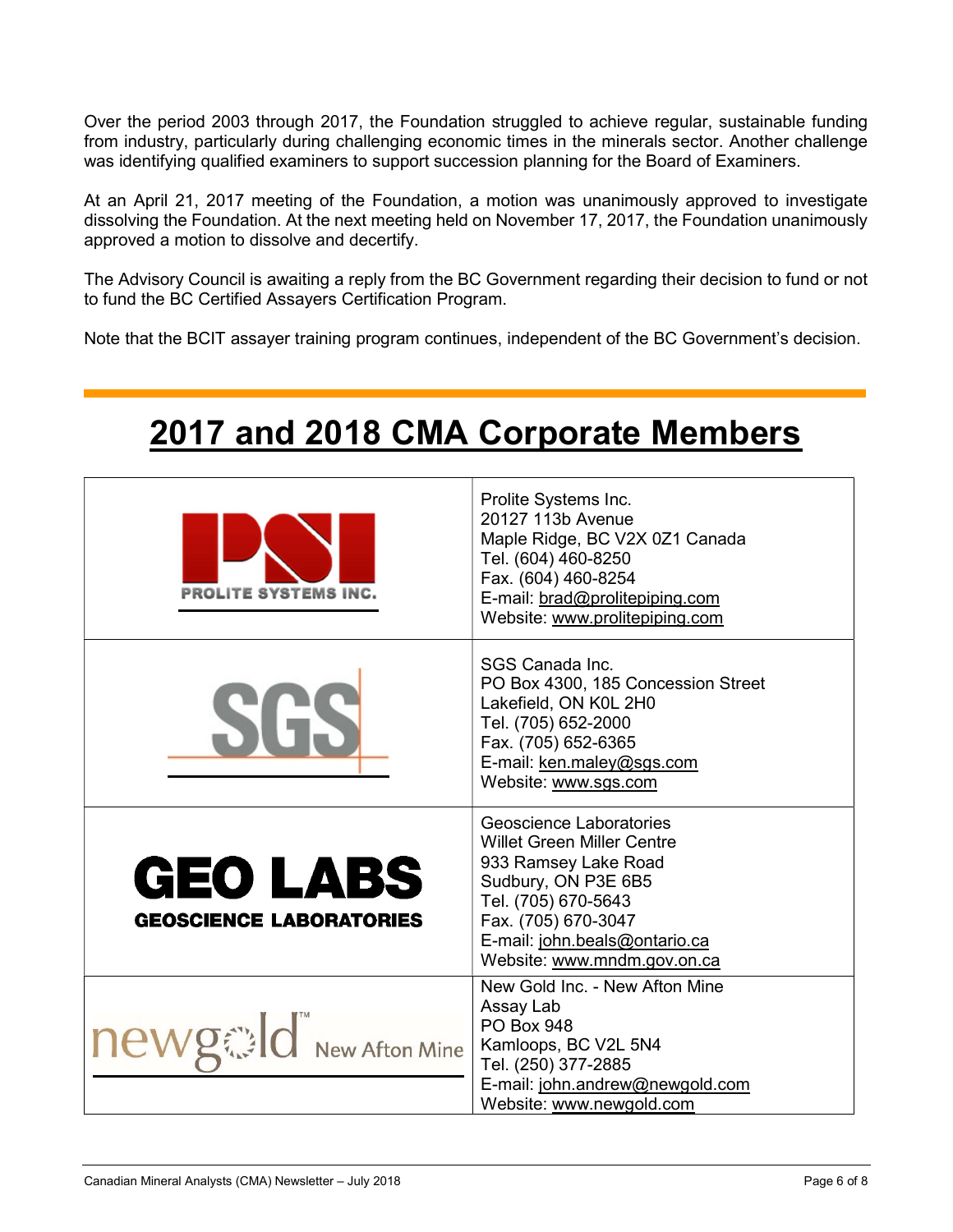

Hoskin Scientific 4210 Morris Drive Burlington, ON L7L 5L6 Tel. (905) 333-5510 E-mail: jzambito@hoskin.ca Website: www.hoskin.ca

For information on CMA Corporate Membership, including benefits of Corporate Membership, visit the CMA website or contact Ed Debicki, Managing Secretary.

# Call for Interest in Hosting 2019 CMA Conference and Exhibition

The CMA Conference and Exhibition relies on individuals and organizations to volunteer to organize and host the annual Conference. Currently, the CMA is canvassing its members, exhibitors and other interested parties to secure a host and venue for the 2019 51<sup>st</sup> Annual CMA Conference and Exhibition to be held in mid-September.

With the 2017 and 2018 CMA Conferences being held in Western Canada (Kamloops and Trail/Rossland), ideally the 2019 Conference should shift back to Eastern Canada.

If you are interested in hosting the 2019 CMA Conference and Exhibition, please contact Ed Debicki, Managing Secretary.

# Members-only Page – CMA Website

At the 2017 CMA Business Meeting held in Kamloops, BC, a decision was made to no longer produce a Conference DVD with delegate and exhibitor lists, technical papers, photographs, etc. The rationale for this decision was to eliminate the cost of producing and mailing the DVD, plus the changes in computer technology where many computers no longer have a DVD player.

In its place, a Members-only Page has been established on the CMA website. The content consists of the list of delegates and exhibitors, technical papers, and photographs for the 2017 CMA Conference. This page is accessible to 2018 CMA individual and corporate members, and the delegates and exhibitors of the 2017 CMA Conference and Exhibition held in Kamloops, BC. The Members-only page is only accessible by username and password. Everyone eligible to access the page was notified by e-mail.

Ξ